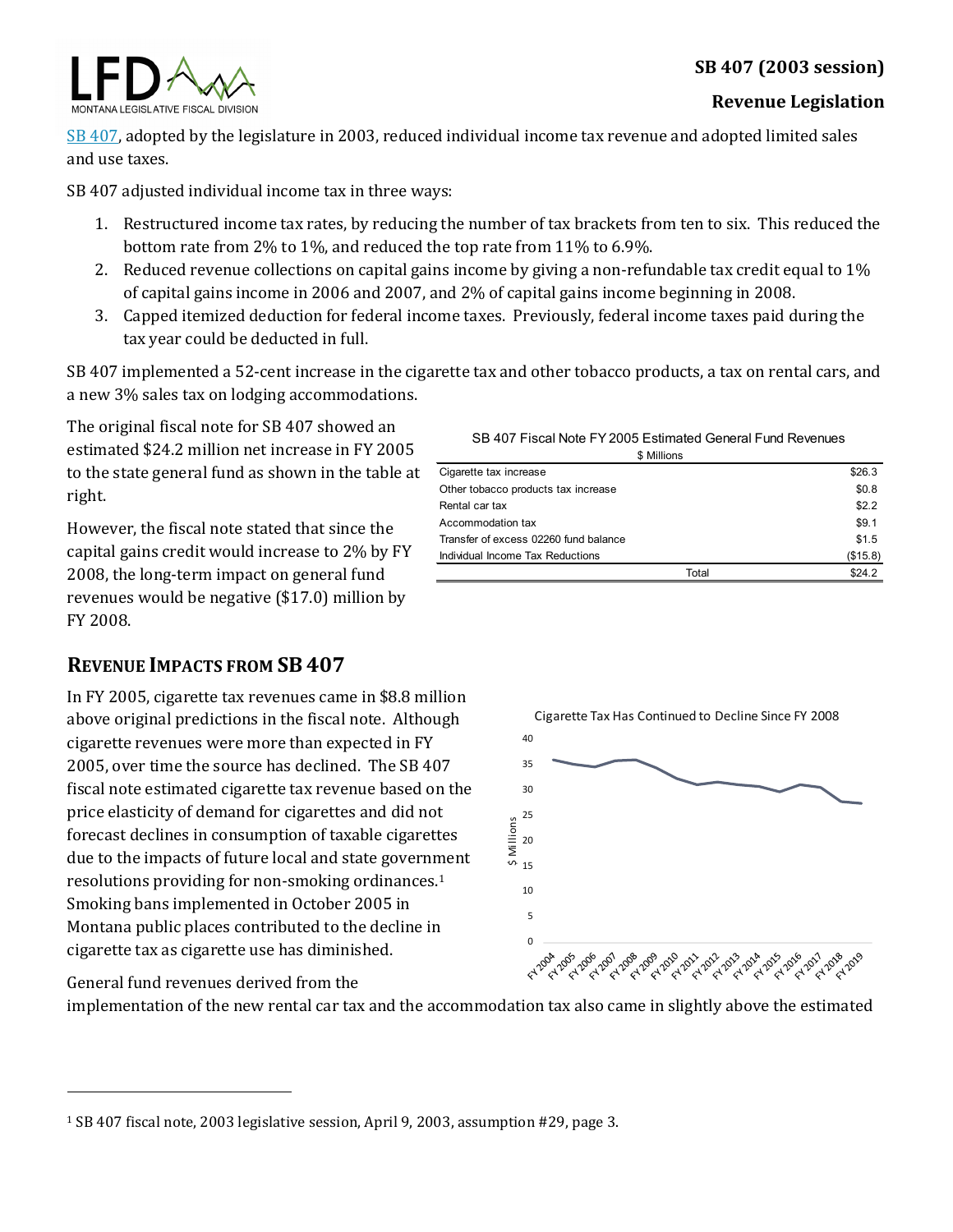# **SB 407 (2003 session)**

#### **Revenue Legislation**

MONTANA LEGISLATIVE FISCAL DIVISION

fiscal note, generating an additional \$1.5 million in FY 2005. Rental car tax continues to be a small general fund revenue source, just 0.2% of total general fund revenue in FY 2019.

The lodging sales tax is 3%, with all proceeds going to the general fund until January 1, 2020. Revenue generated from the lodging sales tax has shown predictable and steady growth (9% compound annual growth) since the great recession as indicated in the chart at right.

## **Individual Income Tax Reductions**

The SB 407 fiscal note projected that individual income tax reductions in FY 2005 would total (\$15.8) million.

In 2006, the Department of Revenue reported that SB 407

tax policy changes to individual income tax resulted in 2005 individual income tax reductions of (\$100.3) million. The percentage reductions going to lower and higher income taxpayers were larger than expected, and the percentage reductions going to middle income taxpayers were smaller.<sup>[2](#page-1-0)</sup>

The net impact was a negative (\$47.7) million reduction in individual income tax revenues instead of a \$24.2

|  |  |  |  |  | SB 407 Impacts on 2005 General Fund Revenues |
|--|--|--|--|--|----------------------------------------------|
|--|--|--|--|--|----------------------------------------------|

| \$ Millions                                           |           |  |  |  |
|-------------------------------------------------------|-----------|--|--|--|
| Cigarette tax increase                                | \$35.1    |  |  |  |
| Other tobacco products tax increase                   | \$1.9     |  |  |  |
| Rental car tax                                        | \$2.6     |  |  |  |
| Accommodation tax                                     | \$10.2    |  |  |  |
| Transfer of excess 02260 fund balance                 | \$2.9     |  |  |  |
| Individual Income Tax Reductions as reported by DOR** | (\$100.3) |  |  |  |
| Total                                                 | (S47.7)   |  |  |  |

million increase as estimated by the fiscal note. The original fiscal note did not predict a negative impact to individual income tax revenues until FY 2008, when it was estimated that the impacts of increasing the capital gains credit to 2% would negatively impact individual income tax revenues.

\*\* CY 2005 is assumed to reflect fiscal year impact.





<span id="page-1-0"></span>j <sup>2</sup> The Revenue and Taxpayer Impacts of the Income Tax Provisions of SB 407, Montana Department of Revenue, December 2006, page 2.